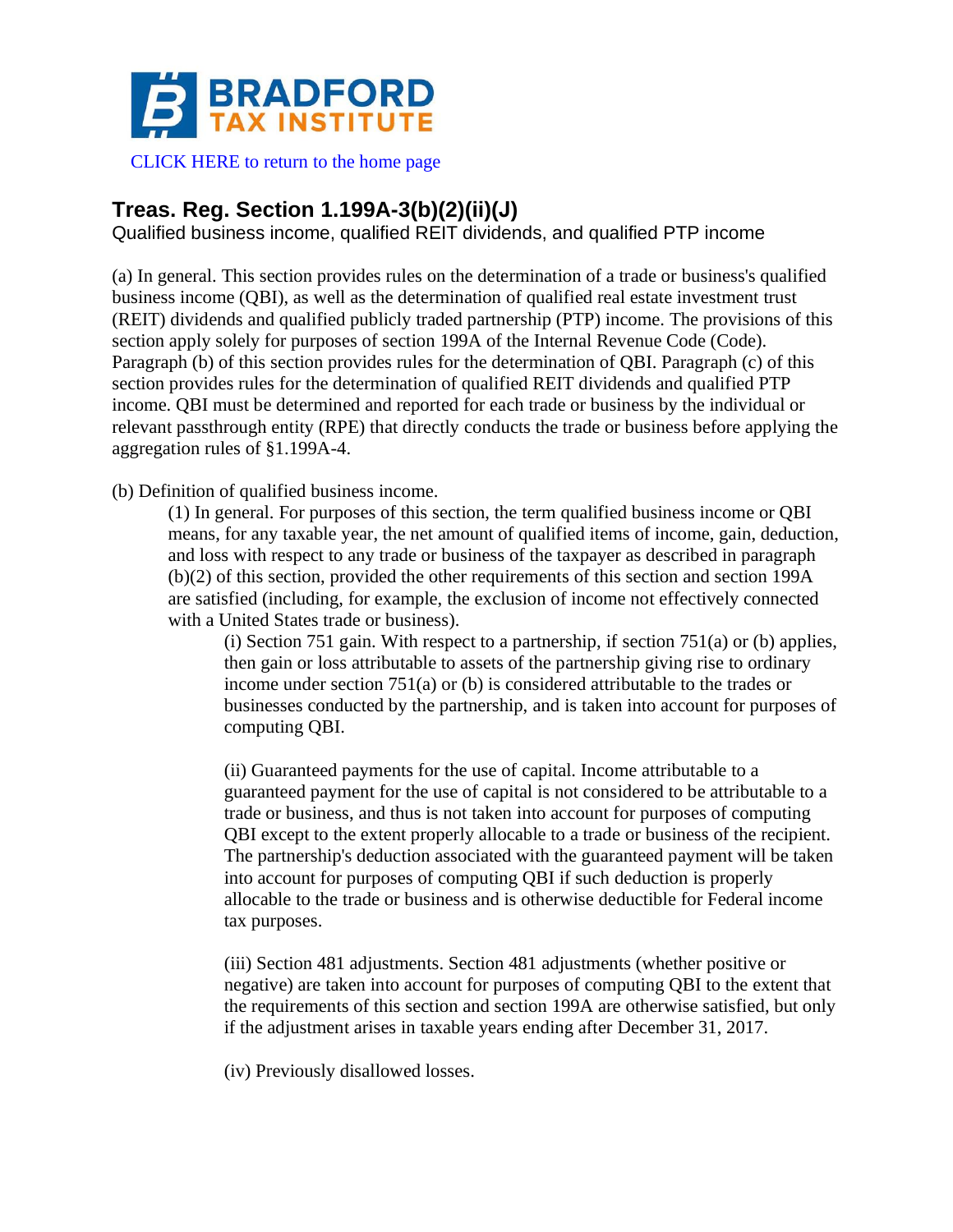(A) In general. Previously disallowed losses or deductions allowed in the taxable year generally are taken into account for purposes of computing QBI to the extent the disallowed loss or deduction is otherwise allowed by section 199A. These previously disallowed losses include, but are not limited to losses disallowed under sections 461(l), 465, 469, 704(d), and 1366(d). These losses are used for purposes of section 199A and this section in order from the oldest to the most recent on a first-in, first-out (FIFO) basis and are treated as losses from a separate trade or business. To the extent such losses relate to a PTP, they must be treated as a loss from a separate PTP in the taxable year the losses are taken into account. However, losses or deductions that were disallowed, suspended, limited, or carried over from taxable years ending before January 1, 2018 (including under sections  $465, 469, 704(d)$ , and  $1366(d)$ ), are not taken into account in a subsequent taxable year for purposes of computing QBI.

(B) Partial allowance. If a loss or deduction attributable to a trade or business is only partially allowed during the taxable year in which incurred, only the portion of the allowed loss or deduction that is attributable to QBI will be considered in determining QBI from the trade or business in the year the loss or deduction is incurred. The portion of the allowed loss or deduction attributable to QBI is determined by multiplying the total amount of the allowed loss by a fraction, the numerator of which is the portion of the total loss incurred during the taxable year that is attributable to QBI and the denominator of which is the amount of the total loss incurred during the taxable year.

(C) Attributes of disallowed loss or deduction determined in year loss is incurred.

> (1) In general. Whether a disallowed loss or deduction is attributable to a trade or business, and otherwise meets the requirements of this section, is determined in the year the loss is incurred.

(2) Specified service trades or businesses. If a disallowed loss or deduction is attributable to a specified service trade or business (SSTB), whether an individual has taxable income at or below the threshold amount as defined in Sec. 1.199A-1(b)(12), within the phase-in range as defined in Sec. 1.199A-1(b)(4), or in excess of the phase-in range is determined in the year the loss or deduction is incurred. If the individual's taxable income is at or below the threshold amount in the year the loss or deduction is incurred, the entire disallowed loss or deduction must be taken into account when applying paragraph  $(b)(1)(iv)(A)$  of this section. If the individual's taxable income is within the phase-in range, then only the applicable percentage, as defined in Sec. 1.199A-1(b)(2), of the disallowed loss or deduction is taken into account when applying paragraph  $(b)(1)(iv)(A)$  of this section. If the individual's taxable income exceeds the phase-in range, none of the disallowed loss or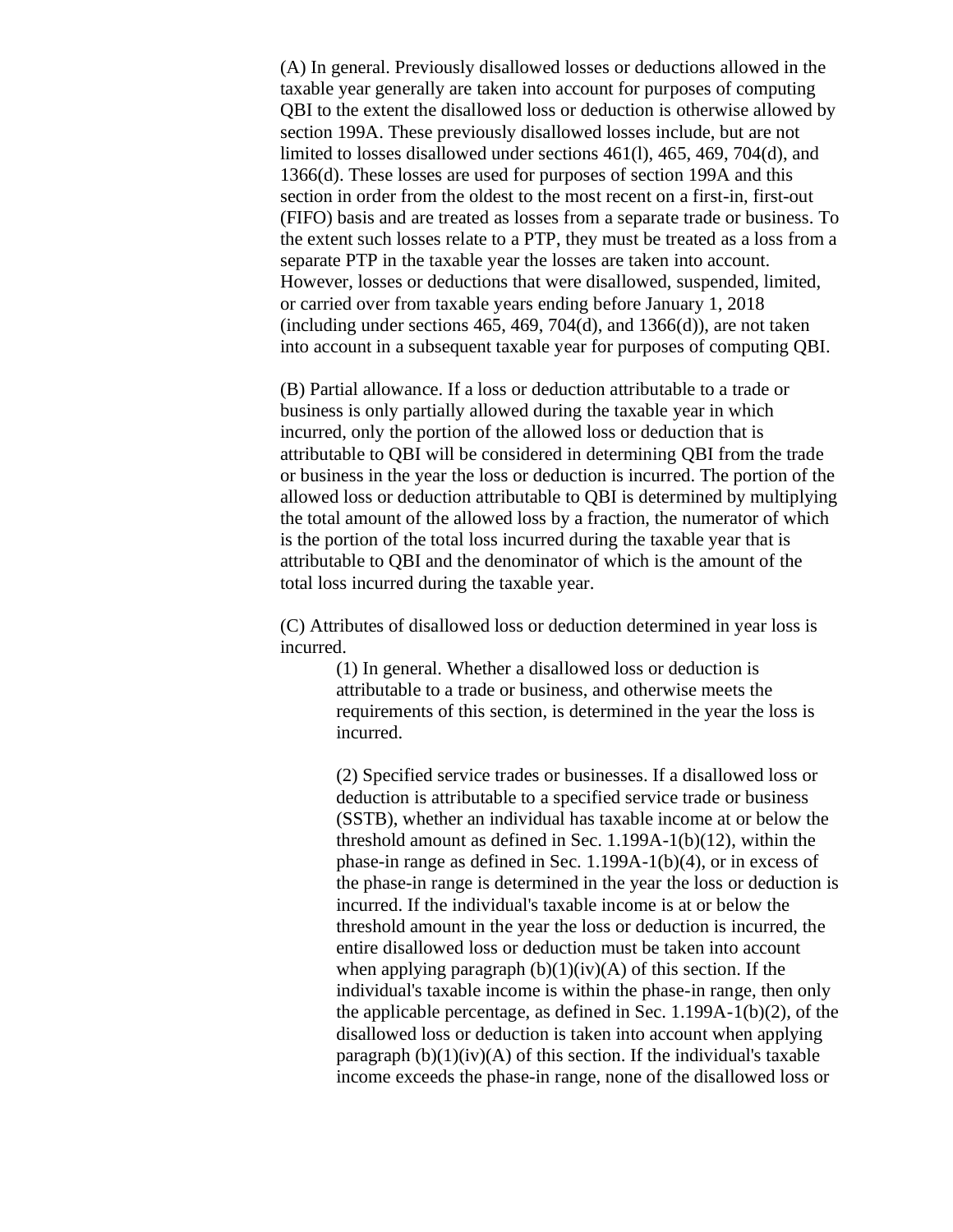deduction will be taken into account in applying paragraph  $(b)(1)(iv)(A)$  of this section.

(D) Examples. The following examples illustrate the provisions of this paragraph  $(b)(1)(iv)$ .

(1)

Example (1). A is an unmarried individual and a 50% owner of LLC, an entity classified as a partnership for Federal income tax purposes. In 2018, A's allocable share of loss from LLC is \$100,000 of which \$80,000 is negative QBI. Under section 465, \$60,000 of the allocable loss is allowed in determining A's taxable income. A has no other previously disallowed losses under section 465 or any other provision of the Code for 2018 or prior years. Because 80% of A's allocable loss is attributable to QBI (\$80,000/\$100,000), A will reduce the amount A takes into account in determining QBI proportionately. Thus, A will include \$48,000 of the allowed loss in negative QBI (80% of \$60,000) in determining A's section 199A deduction in 2018. The remaining \$32,000 of negative QBI is treated as negative QBI from a separate trade or business for purposes of computing the section 199A deduction in the year the loss is taken into account in determining taxable income as described in Sec.  $1.199A-1(d)(2)(iii)$ .

## (2)

Example (2). B is an unmarried individual and a 50% owner of LLC, an entity classified as a partnership for Federal income tax purposes. After allowable deductions other than the section 199A deduction, B's taxable income for 2018 is \$177,500. In 2018, LLC has a single trade or business that is an SSTB. B's allocable share of loss is \$100,000, all of which is suspended under section 465. B's allocable share of negative QBI is also \$100,000. B has no other previously disallowed losses under section 465 or any other provision of the Code for 2018 or prior years. Because the entire loss is suspended, none of the negative QBI is taken into account in determining B's section 199A deduction for 2018. Further, because the negative QBI is from an SSTB and B's taxable income before the section 199A deduction is within the phase-in range, B must determine the applicable percentage of the negative QBI that must be taken into account in the year that the loss is taken into account in determining taxable income. B's applicable percentage is 100% reduced by 40% (the percentage equal to the amount that B's taxable income for the taxable year exceeds B's threshold amount (\$20,000 = \$177,500-\$157,500) over \$50,000). Thus, B's applicable percentage is 60%. Therefore, B will have \$60,000 (60% of \$100,000) of negative QBI from a separate trade or business to be applied proportionately to QBI in the year(s) the loss is taken into account in determining taxable income, regardless of the amount of taxable income and how rules under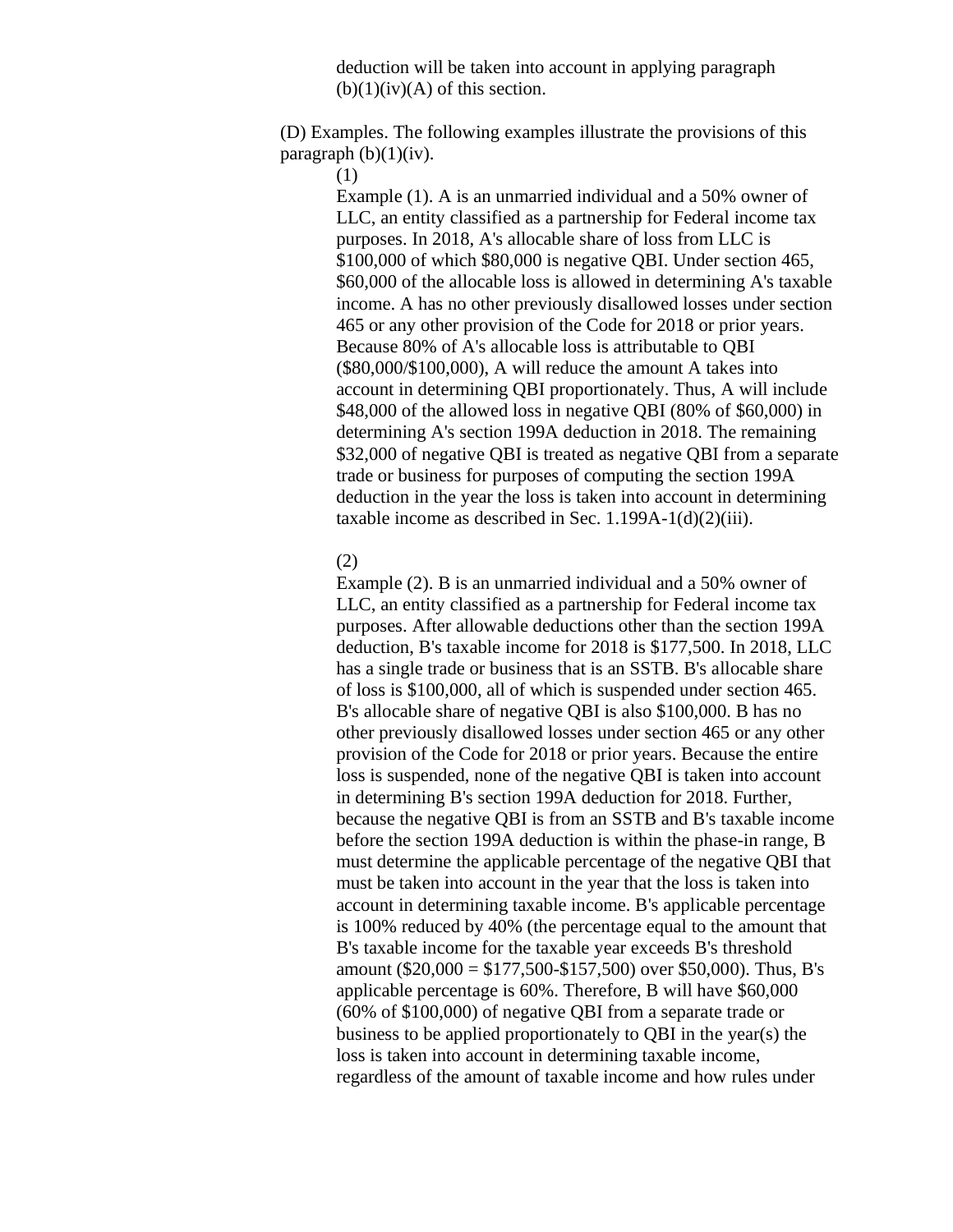Sec. 1.199A-5 apply in the year the loss is taken into account in determining taxable income.

(v) Net operating losses. Generally, a net operating loss deduction under section 172 is not considered with respect to a trade or business and therefore, is not taken into account in computing QBI. However, an excess business loss under section 461(l) is treated as a net operating loss carryover to the following taxable year and is taken into account for purposes of computing QBI in the subsequent taxable year in which it is deducted.

(vi) Other deductions. Generally, deductions attributable to a trade or business are taken into account for purposes of computing QBI to the extent that the requirements of section 199A and this section are otherwise satisfied. For purposes of section 199A only, deductions such as the deductible portion of the tax on self-employment income under section 164(f), the self-employed health insurance deduction under section 162(l), and the deduction for contributions to qualified retirement plans under section 404 are considered attributable to a trade or business to the extent that the individual's gross income from the trade or business is taken into account in calculating the allowable deduction, on a proportionate basis to the gross income received from the trade or business.

(2) Qualified items of income, gain, deduction, and loss.

(i) In general. The term qualified items of income, gain, deduction, and loss means items of gross income, gain, deduction, and loss to the extent such items are-

(A) Effectively connected with the conduct of a trade or business within the United States (within the meaning of section 864(c), determined by substituting "trade or business (within the meaning of section 199A)" for "nonresident alien individual or a foreign corporation" or for "a foreign corporation" each place it appears); and

(B) Included or allowed in determining taxable income for the taxable year.

(ii) Items not taken into account. Notwithstanding paragraph  $(b)(2)(i)$  of this section and in accordance with section  $199A(c)(3)(B)$  and  $(c)(4)$ , the following items are not taken into account as qualified items of income, gain, deduction, or loss and thus are not included in determining QBI:

(A) Any item of short-term capital gain, short-term capital loss, long-term capital gain, or long-term capital loss, including any item treated as one of such items under any other provision of the Code. This provision does not apply to the extent an item is treated as anything other than short-term capital gain, short-term capital loss, long-term capital gain, or long-term capital loss.

(B) Any dividend, income equivalent to a dividend, or payment in lieu of dividends described in section 954(c)(1)(G). Any amount described in section  $1385(a)(1)$  is not treated as described in this clause.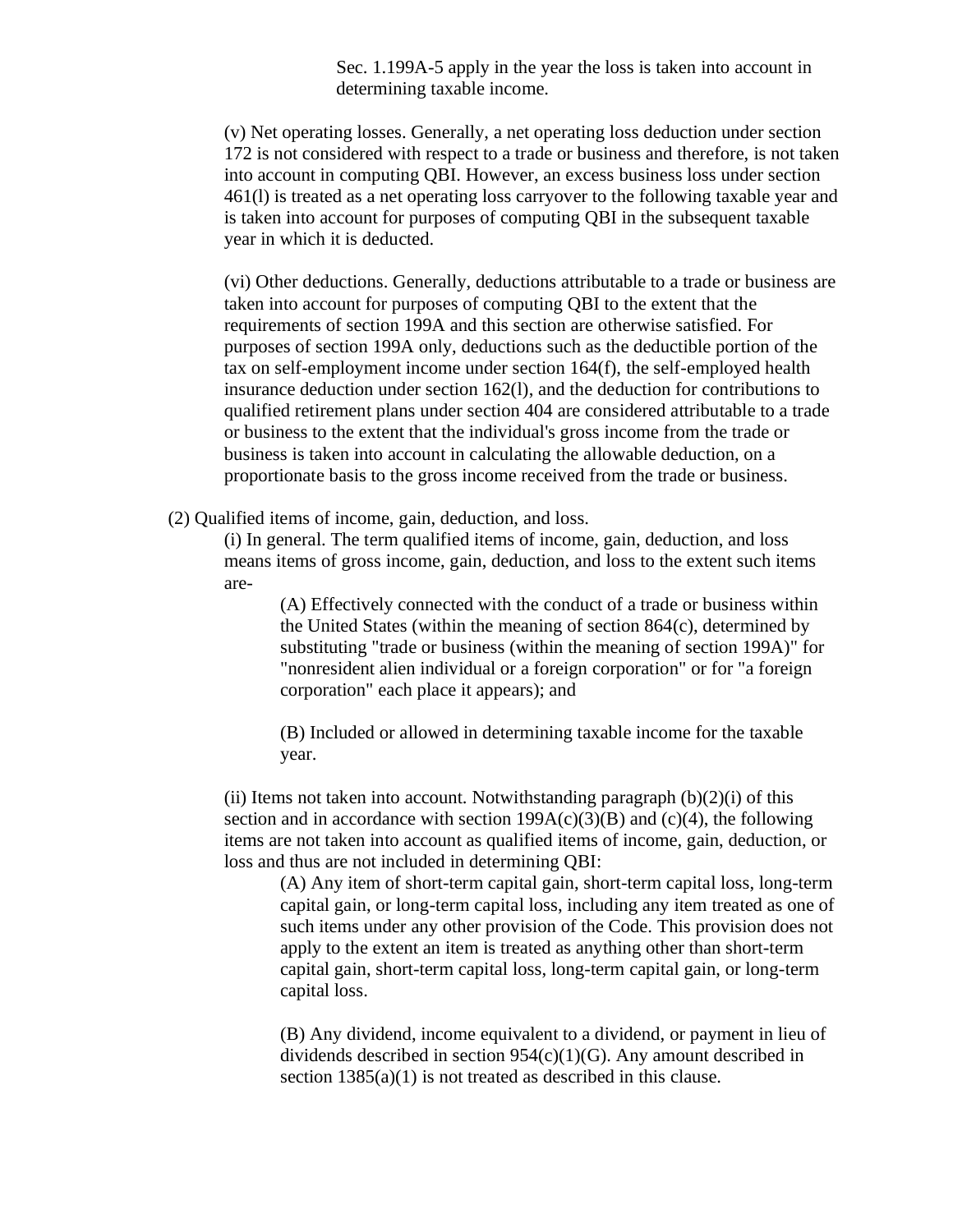(C) Any interest income other than interest income which is properly allocable to a trade or business. For purposes of section 199A and this section, interest income attributable to an investment of working capital, reserves, or similar accounts is not properly allocable to a trade or business.

(D) Any item of gain or loss described in section  $954(c)(1)(C)$ (transactions in commodities) or section  $954(c)(1)(D)$  (excess foreign currency gains) applied in each case by substituting "trade or business (within the meaning of section 199A)" for "controlled foreign corporation."

(E) Any item of income, gain, deduction, or loss described in section  $954(c)(1)(F)$  (income from notional principal contracts) determined without regard to section  $954(c)(1)(F)(ii)$  and other than items attributable to notional principal contracts entered into in transactions qualifying under section 1221(a)(7).

(F) Any amount received from an annuity which is not received in connection with the trade or business.

(G) Any qualified REIT dividends as defined in paragraph (c)(2) of this section or qualified PTP income as defined in paragraph  $(c)(3)$  of this section.

(H) Reasonable compensation received by a shareholder from an S corporation. However, the S corporation's deduction for such reasonable compensation will reduce QBI if such deduction is properly allocable to the trade or business and is otherwise deductible for Federal income tax purposes.

(I) Any guaranteed payment described in section 707(c) received by a partner for services rendered with respect to the trade or business, regardless of whether the partner is an individual or an RPE. However, the partnership's deduction for such guaranteed payment will reduce QBI if such deduction is properly allocable to the trade or business and is otherwise deductible for Federal income tax purposes.

(J) Any payment described in section 707(a) received by a partner for services rendered with respect to the trade or business, regardless of whether the partner is an individual or an RPE. However, the partnership's deduction for such payment will reduce QBI if such deduction is properly allocable to the trade or business and is otherwise deductible for Federal income tax purposes.

(3)Commonwealth of Puerto Rico. For the purposes of determining QBI, the term United States includes the Commonwealth of Puerto Rico in the case of any taxpayer with QBI for any taxable year from sources within the Commonwealth of Puerto Rico, if all of such

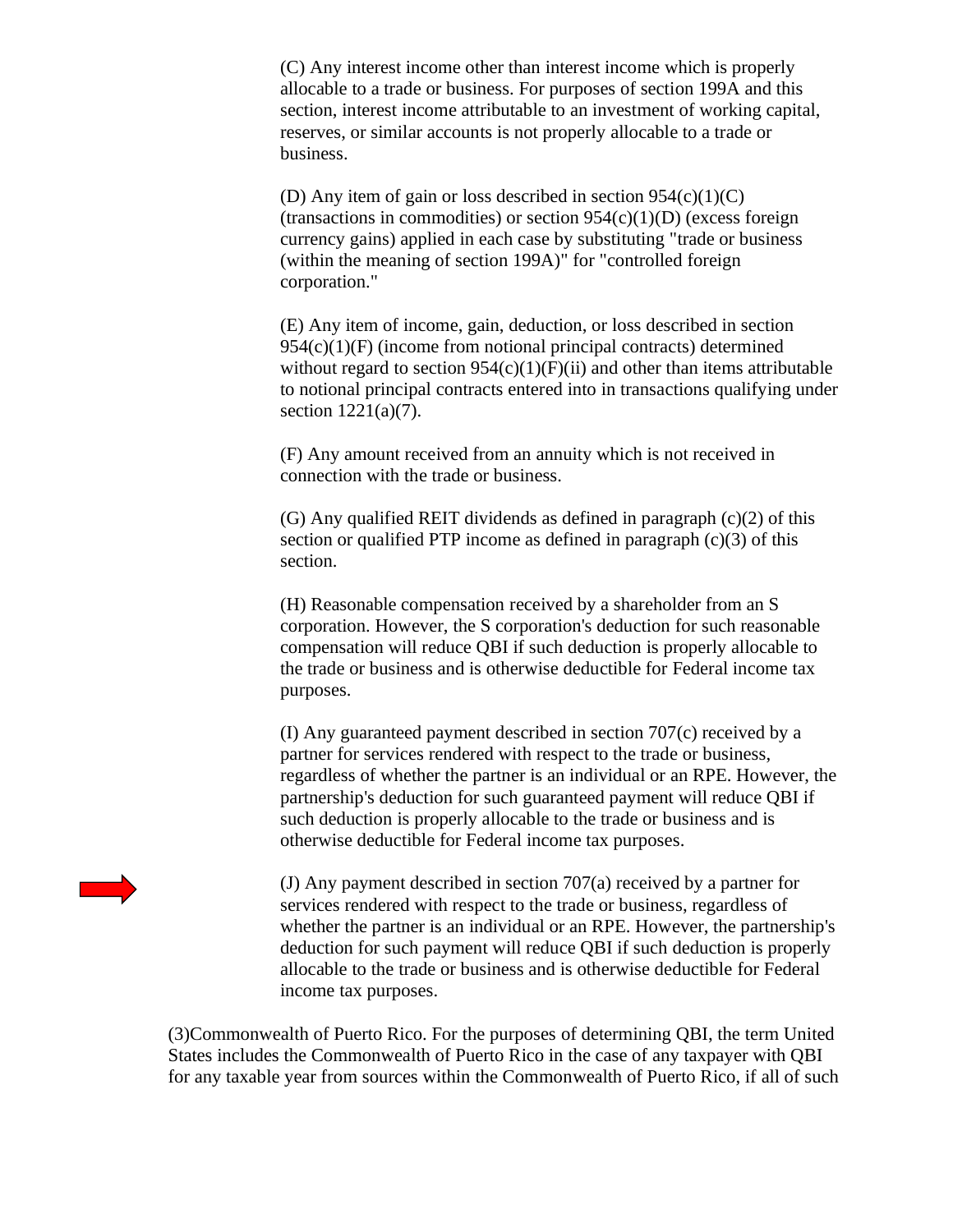receipts are taxable under section 1 for such taxable year. This paragraph (b)(3) only applies as provided in section  $199A(f)(1)(C)$ .

(4)Wages. Expenses for all wages paid (or incurred in the case of an accrual method taxpayer) must be taken into account in computing QBI (if the requirements of this section and section 199A are satisfied) regardless of the application of the W-2 wage limitation described in  $$1.199A-1(d)(2)(iv)$ .

(5)Allocation of items among directly-conducted trades or businesses. If an individual or an RPE directly conducts multiple trades or businesses, and has items of QBI that are properly attributable to more than one trade or business, the individual or RPE must allocate those items among the several trades or businesses to which they are attributable using a reasonable method based on all the facts and circumstances. The individual or RPE may use a different reasonable method with respect to different items of income, gain, deduction, and loss. The chosen reasonable method for each item must be consistently applied from one taxable year to another and must clearly reflect the income and expenses of each trade or business. The overall combination of methods must also be reasonable based on all facts and circumstances. The books and records maintained for a trade or business must be consistent with any allocations under this paragraph (b)(5).

## (c)Qualified REIT Dividends and Qualified PTP Income.

(1)In general. Qualified REIT dividends and qualified PTP income are the sum of qualified REIT dividends as defined in paragraph (c)(2) of this section earned directly or through an RPE and the net amount of qualified PTP income as defined in paragraph (c)(3) of this section earned directly or through an RPE.

# (2)Qualified REIT dividend.

(i) The term qualified REIT dividend means any dividend from a REIT received during the taxable year which-

(A) Is not a capital gain dividend, as defined in section 857(b)(3); and

(B) Is not qualified dividend income, as defined in section 1(h)(11).

(ii) The term qualified REIT dividend does not include any REIT dividend received with respect to any share of REIT stock-

> (A) That is held by the shareholder for 45 days or less (taking into account the principles of section  $246(c)(3)$  and (4)) during the 91-day period beginning on the date which is 45 days before the date on which such share becomes ex-dividend with respect to such dividend; o

(B) To the extent that the shareholder is under an obligation (whether pursuant to a short sale or otherwise) to make related payments with respect to positions in substantially similar or related property.

# (3)Qualified PTP income.

(i) In general. The term qualified PTP income means the sum of-

(A) The net amount of such taxpayer's allocable share of income, gain, deduction, and loss from a PTP as defined in section 7704(b) that is not taxed as a corporation under section 7704(a); plus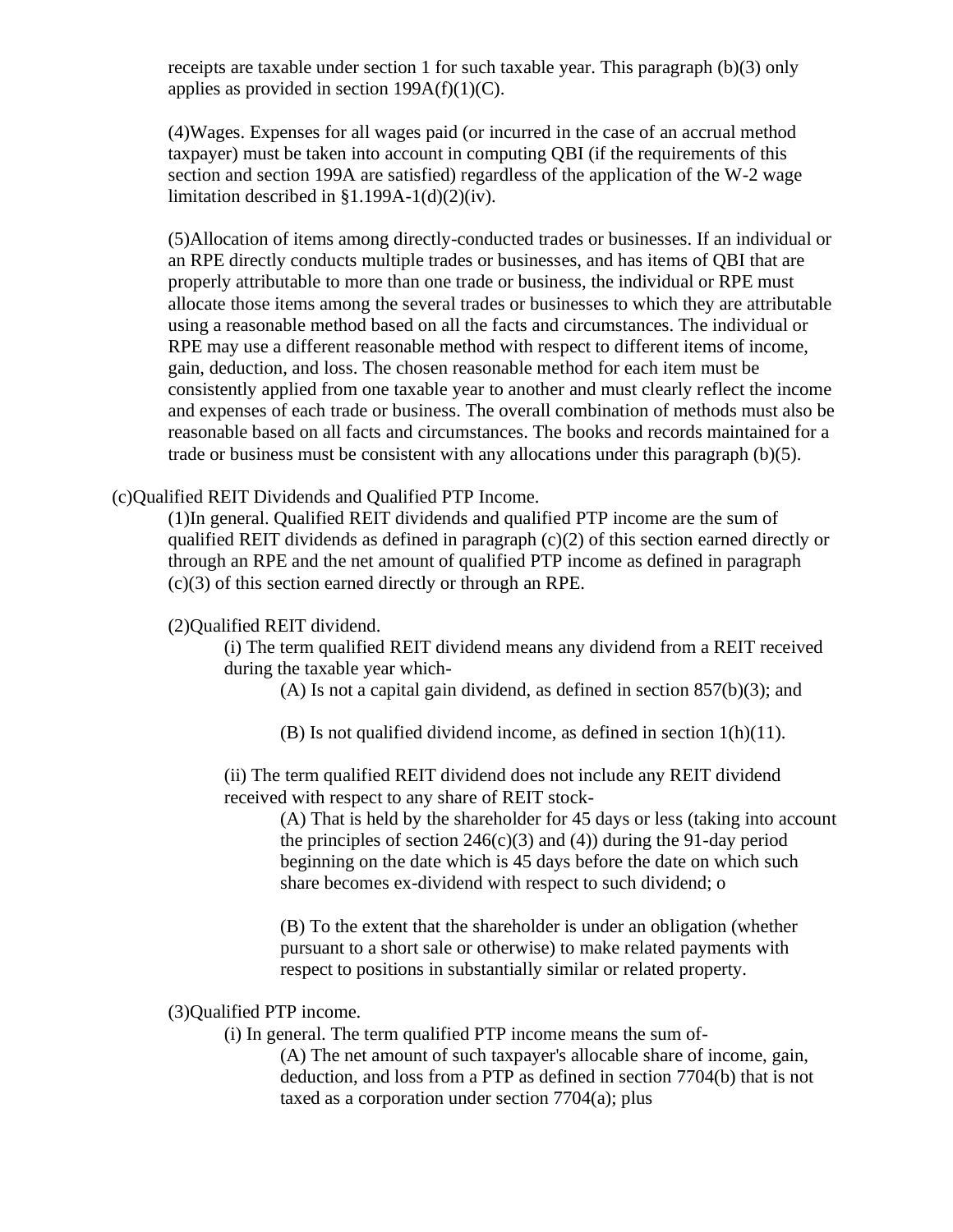(B) Any gain or loss attributable to assets of the PTP giving rise to ordinary income under section 751(a) or (b) that is considered attributable to the trades or businesses conducted by the partnership.

(ii) Special rules. The rules applicable to the determination of QBI described in paragraph (b) of this section also apply to the determination of a taxpayer's allocable share of income, gain, deduction, and loss from a PTP. An individual's allocable share of income from a PTP, and any section 751 gain or loss is qualified PTP income only to the extent the items meet the qualifications of section 199A and this section, including the requirement that the item is included or allowed in determining taxable income for the taxable year, and the requirement that the item be effectively connected with the conduct of a trade or business within the United States. For example, if an individual owns an interest in a PTP, and for the taxable year is allocated a distributive share of net loss which is disallowed under the passive activity rules of section 469, such loss is not taken into account for purposes of section 199A. The specified service trade or business limitations described in Sec. §1.199A-1(d)(3) and 1.199A-5 also apply to income earned from a PTP. Furthermore, each PTP is required to determine its qualified PTP income for each trade or business and report that information to its owners as described in §1.199A-6(b)(3).

(d)Section 199A dividends paid by a regulated investment company.

(1)In general. If section 852(b) applies to a regulated investment company (RIC) for a taxable year, the RIC may pay section 199A dividends, as defined in this paragraph (d).

(2)Definition of section 199A dividend.

(i) In general. Except as provided in paragraph  $(d)(2)(ii)$  of this section, a section 199A dividend is any dividend or part of such a dividend that a RIC pays to its shareholders and reports as a section 199A dividend in written statements furnished to its shareholders.

(ii) Reduction in the case of excess reported amounts. If the aggregate reported amount with respect to the RIC for any taxable year exceeds the RIC's qualified REIT dividend income for the taxable year, then a section 199A dividend is equal to-

(A) The reported section 199A dividend amount; reduced by

(B) The excess reported amount that is allocable to that reported section 199A dividend amount.

(iii) Allocation of excess reported amount.

(A) In general. Except as provided in paragraph  $(d)(2)(iii)(B)$  of this section, the excess reported amount (if any) that is allocable to the reported section 199A dividend amount is that portion of the excess reported amount that bears the same ratio to the excess reported amount as the reported section 199A dividend amount bears to the aggregate reported amount.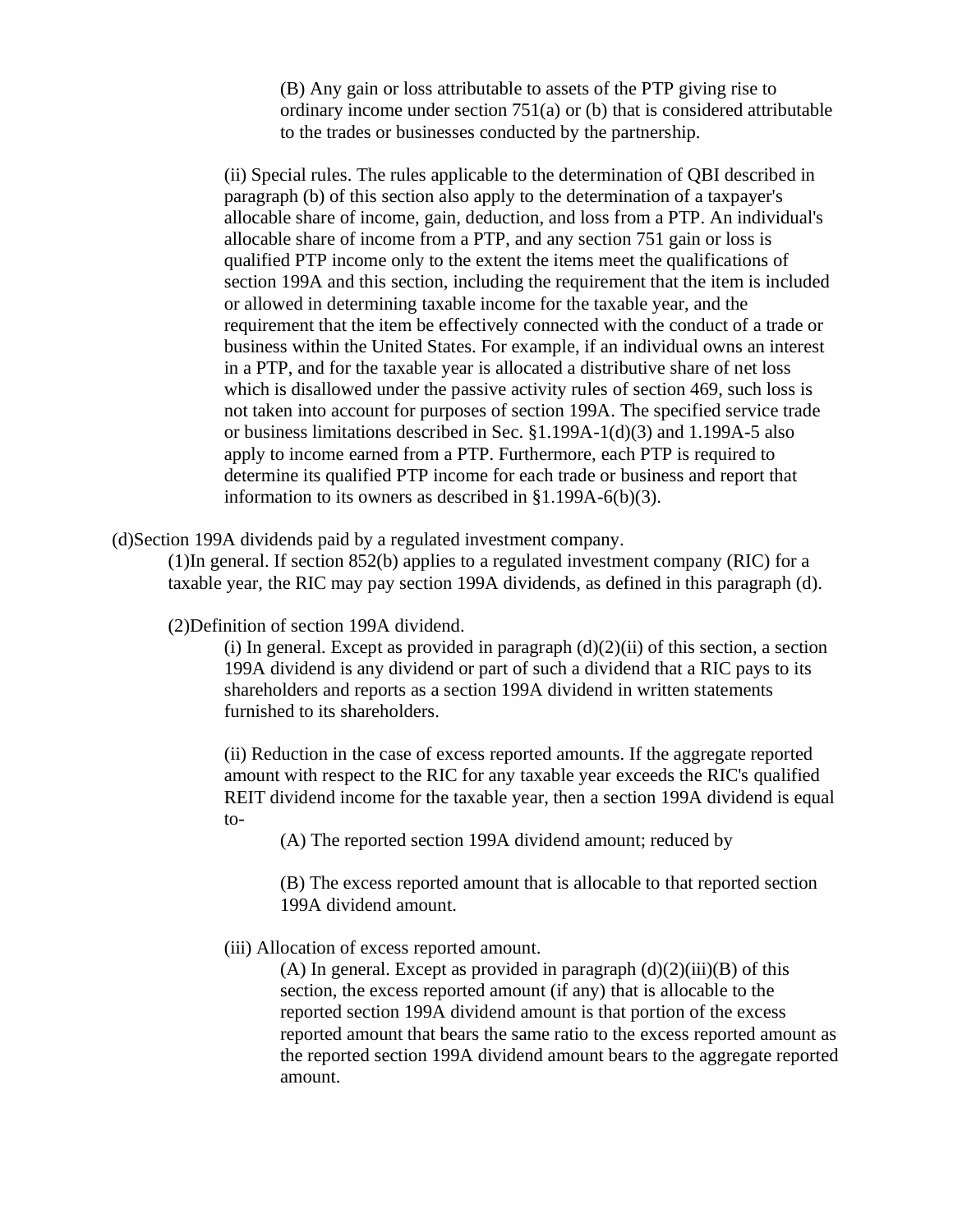(B) Special rule for noncalendar-year RICs. In the case of any taxable year that does not begin and end in the same calendar year, if the post-December reported amount equals or exceeds the excess reported amount for that taxable year, paragraph  $(d)(2)(iii)(A)$  of this section is applied by substituting ``post-December reported amount'' for ``aggregate reported amount,'' and no excess reported amount is allocated to any dividend paid on or before December 31 of that taxable year.

(3)Definitions. For purposes of paragraph (d) of this section-

(i) Reported section 199A dividend amount. The term reported section 199A dividend amount means the amount of a dividend distribution reported to the RIC's shareholders under paragraph (d)(2)(i) of this section as a section 199A dividend.

(ii) Excess reported amount. The term excess reported amount means the excess of the aggregate reported amount over the RIC's qualified REIT dividend income for the taxable year.

(iii) Aggregate reported amount. The term aggregate reported amount means the aggregate amount of dividends reported by the RIC under paragraph (d)(2)(i) of this section as section 199A dividends for the taxable year (including section 199A dividends paid after the close of the taxable year and described in section 855).

(iv) Post-December reported amount. The term post-December reported amount means the aggregate reported amount determined by taking into account only dividends paid after December 31 of the taxable year.

(v) Qualified REIT dividend income. The term qualified REIT dividend income means, with respect to a taxable year of a RIC, the excess of the amount of qualified REIT dividends, as defined in paragraph  $(c)(2)$  of this section, includible in the RIC's taxable income for the taxable year over the amount of the RIC's deductions that are properly allocable to such income.

(4)Treatment of section 199A dividends by shareholders.

(i) In general. For purposes of section 199A, and §§1.199A-1 through 1.199A-6, a section 199A dividend is treated by a taxpayer that receives the section 199A dividend as a qualified REIT dividend.

(ii) Holding period. Paragraph  $(d)(4)(i)$  of this section does not apply to any dividend received with respect to a share of RIC stock-

(A) That is held by the shareholder for 45 days or less (taking into account the principles of section  $246(c)(3)$  and (4)) during the 91-day period beginning on the date which is 45 days before the date on which the share becomes ex-dividend with respect to such dividend; or

(B) To the extent that the shareholder is under an obligation (whether pursuant to a short sale or otherwise) to make related payments with respect to positions in substantially similar or related property.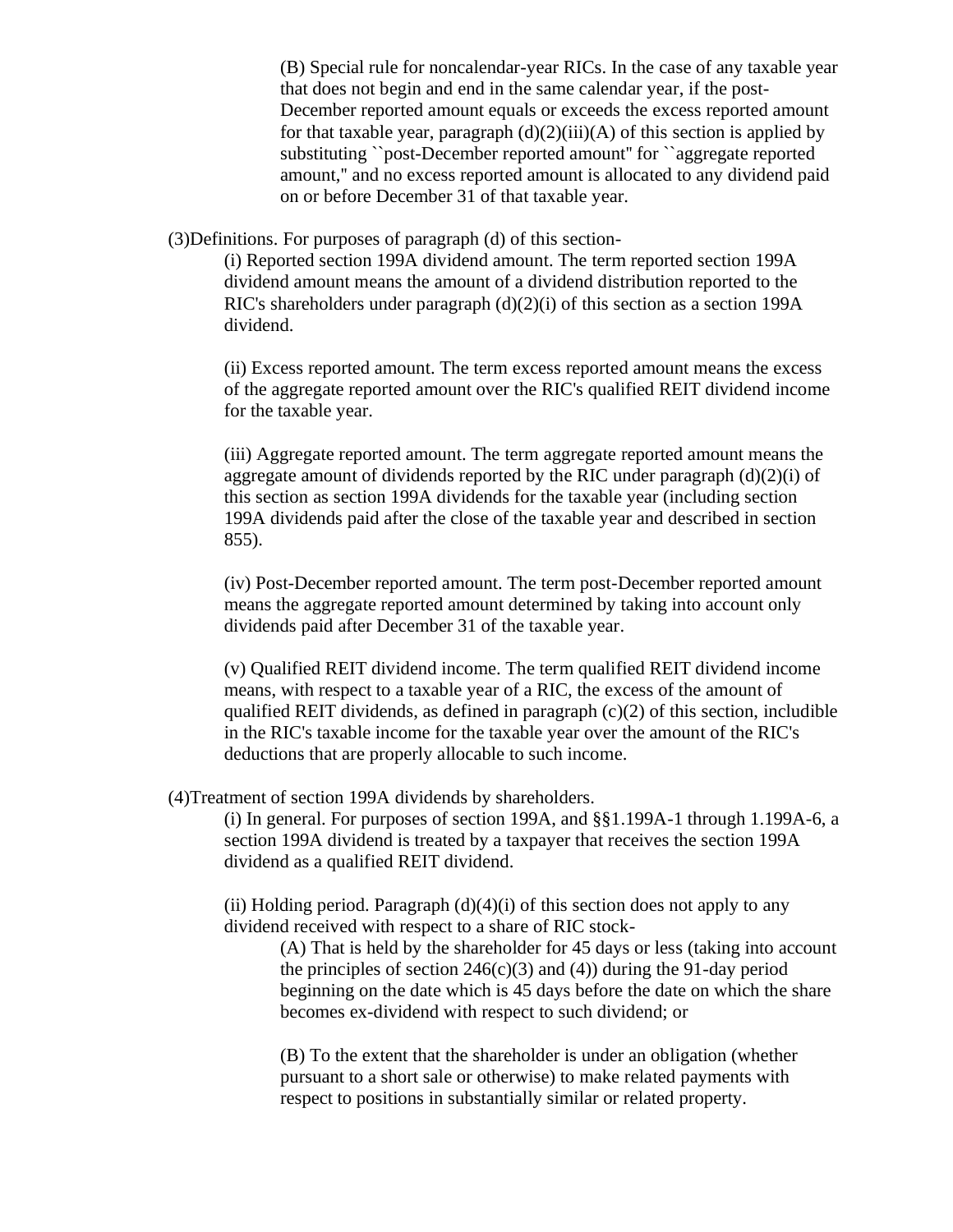(5)Example. The following example illustrates the provisions of this paragraph (d).  $(i)$  X is a corporation that has elected to be a RIC. For its taxable year ending March 31, 2021, X has \$25,000x of net long-term capital gain, \$60,000x of qualified dividend income, \$25,000x of taxable interest income, \$15,000x of net short-term capital gain, and \$25,000x of qualified REIT dividends. X has \$15,000x of deductible expenses, of which \$3,000x is allocable to the qualified REIT dividends. On December 31, 2020, X pays a single dividend of \$100,000x, and reports \$20,000x of the dividend as a section 199A dividend in written statements to its shareholders. On March 31, 2021, X pays a dividend of \$35,000x, and reports \$5,000x of the dividend as a section 199A dividend in written statements to its shareholders.

(ii) X's qualified REIT dividend income under paragraph  $(d)(3)(v)$  of this section is \$22,000x, which is the excess of X's \$25,000x of qualified REIT dividends over \$3,000x in allocable expenses. The reported section 199A dividend amounts for the December 31, 2020, and March 31, 2021, distributions are \$20,000x and \$5,000x, respectively. For the taxable year ending March 31, 2021, the aggregate reported amount of section 199A dividends is \$25,000x, and the excess reported amount under paragraph  $(d)(3)(ii)$  of this section is \$3,000x. Because X is a noncalendar-year RIC and the post-December reported amount of \$5,000x exceeds the excess reported amount of \$3,000x, the entire excess reported amount is allocated under paragraphs  $(d)(2)(iii)(A)$  and  $(B)$  of this section to the reported section 199A dividend amount for the March 31, 2021, distribution. No portion of the excess reported amount is allocated to the reported section 199A dividend amount for the December 31, 2020, distribution. Thus, the section 199A dividend on March 31, 2021, is \$2,000x, which is the reported section 199A dividend amount of \$5,000x reduced by the \$3,000x of allocable excess reported amount. The section 199A dividend on December 31, 2020, is the \$20,000x that X reports as a section 199A dividend.

(iii) Shareholder A, a United States person, receives a dividend from X of \$100x on December 31, 2020, of which \$20x is reported as a section 199A dividend. If A meets the holding period requirements in paragraph  $(d)(4)(ii)$  of this section with respect to the stock of X, A treats  $$20x$  of the dividend from X as a qualified REIT dividend for purposes of section 199A for A's 2020 taxable year.

(iv) A receives a dividend from X of \$35x on March 31, 2021, of which \$5x is reported as a section 199A dividend. Only \$2x of the dividend is a section 199A dividend. If A meets the holding period requirements in paragraph (d)(4)(ii) of this section with respect to the stock of X, A may treat the \$2x section 199A dividend as a qualified REIT dividend for A's 2021 taxable year.

#### (e)Applicability date.

(1)General rule. Except as provided in paragraph (e)(2) of this section, the provisions of this section apply to taxable years ending after February 8, 2019.

#### (2)Exceptions.